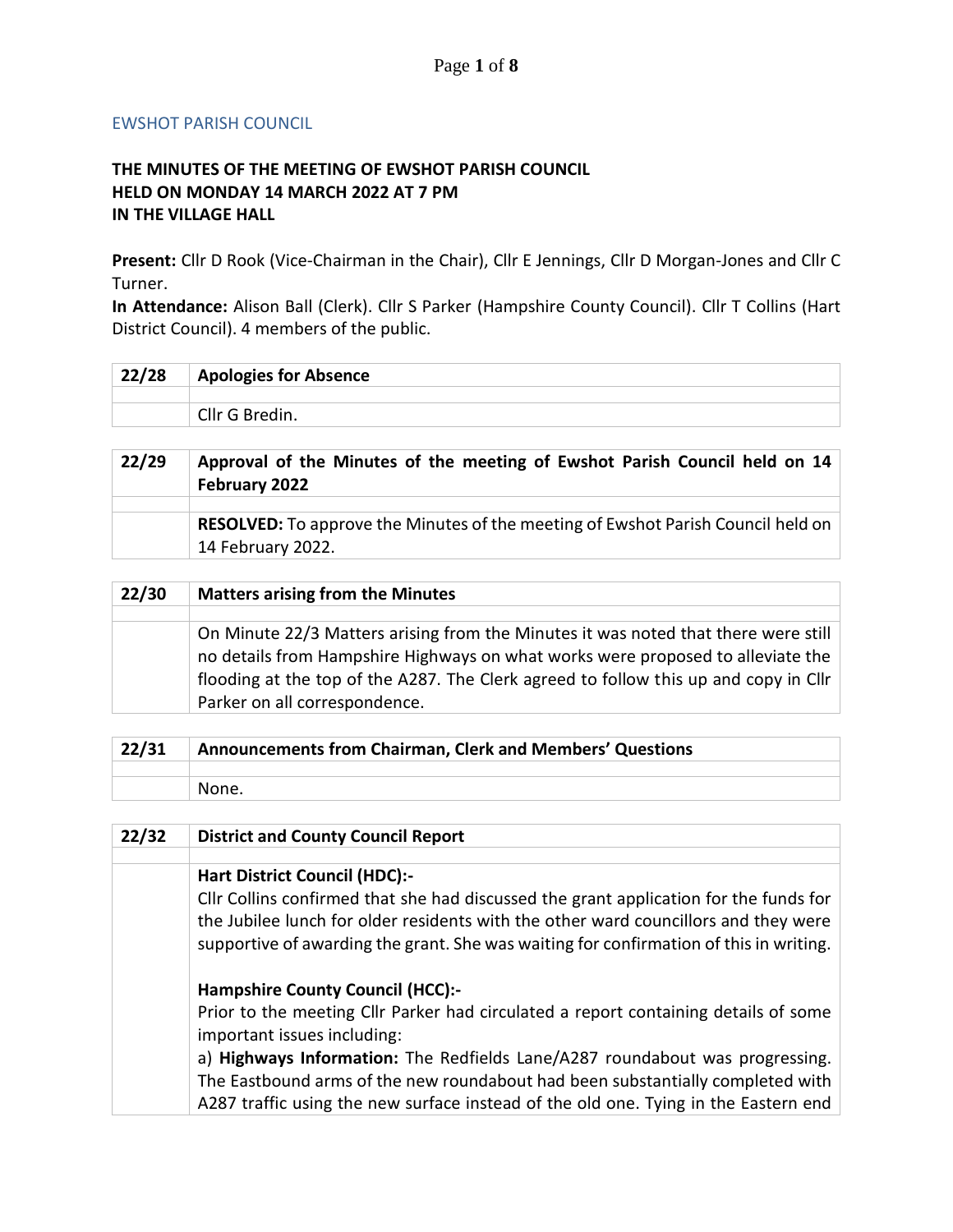was not complete, and temporary traffic lights would be in place until that was done, hopefully by the end of March, weather permitting. The contractor had been compelled to deal with rerouting a lot of poorly mapped utilities, which had slowed things down. However they remained confident that the works would be completed by the Autumn.

The report acknowledged the work done by the Parish Council to improve the sightlines at the junction of Dora's Green Lane with Heath Lane. It was hoped that Hampshire Highways would soon be installing "Stop" signs on the Dora's Green Lane arms of this junction, necessary in the light of a recent serious collision. Highways were also working on an illuminated warning sign on Heath Lane to slow traffic down.

**b) New Community Grants launched by Hampshire County Council:** Hampshire County Council had launched a new round of grants ranging from £1,000 to £30,000 to help upgrade community buildings. HCC had released significant community grants to help local groups and parishes tackle climate change and improve resilience. These funds may be used to help reduce energy bills, LED light conversion, replace windows or install solar panels.

**c) Storms Eunice & Franklin:** There had been considerable disruption as a result of Storm Eunice and then Storm Franklin. HCC Highways staff had undertaken a brilliant effort to keep routes open and clear any trees that blocked roads. Over 12,000 incidents were reported during the storm and the clear up continued. Debris and timber lying along the roads would be cleared in the coming weeks. It was important to note that those dealing with this were the same staff who normally resolved things like potholes. The local community had proven in the last couple of years that when faced with adversity they could all pull together and the challenges Storm Eunice brought proved that once more. For example those who offered support to friends and neighbours left without power, the tree surgeons and farmers who worked tirelessly to clear roads of fallen trees. Cllr Parker expressed his thanks to everyone who played their part.

**d) Secondary School Places – September 2022:** More than 98% of parents in Hampshire had been offered a place for their child at one of their three preferred choices for a secondary school in September 2022. More than 92% had been offered a place at their first-choice school. In total 14,982 applications were received by the deadline – that was an increase of 499 applications compared to September 2021 (14,483).

**e) Support for Ukraine:** Cllr Parker's report set out how appalled people had been at the unprovoked invasion of a sovereign country, along with the lies that had been put out by the invader's leader to his own people. He was aware that people were feeling powerless under the circumstances, but advised there were things people could do: First and most importantly, keep the Ukrainian people in your hearts and minds; whatever destruction Putin inflicts on them, whilst we support them they will live on. Then consider what practical help you can offer. Not all of us could get over to the borders with physical assistance, but financial help to the charities working there would be useful, partly because the needs on the ground change over time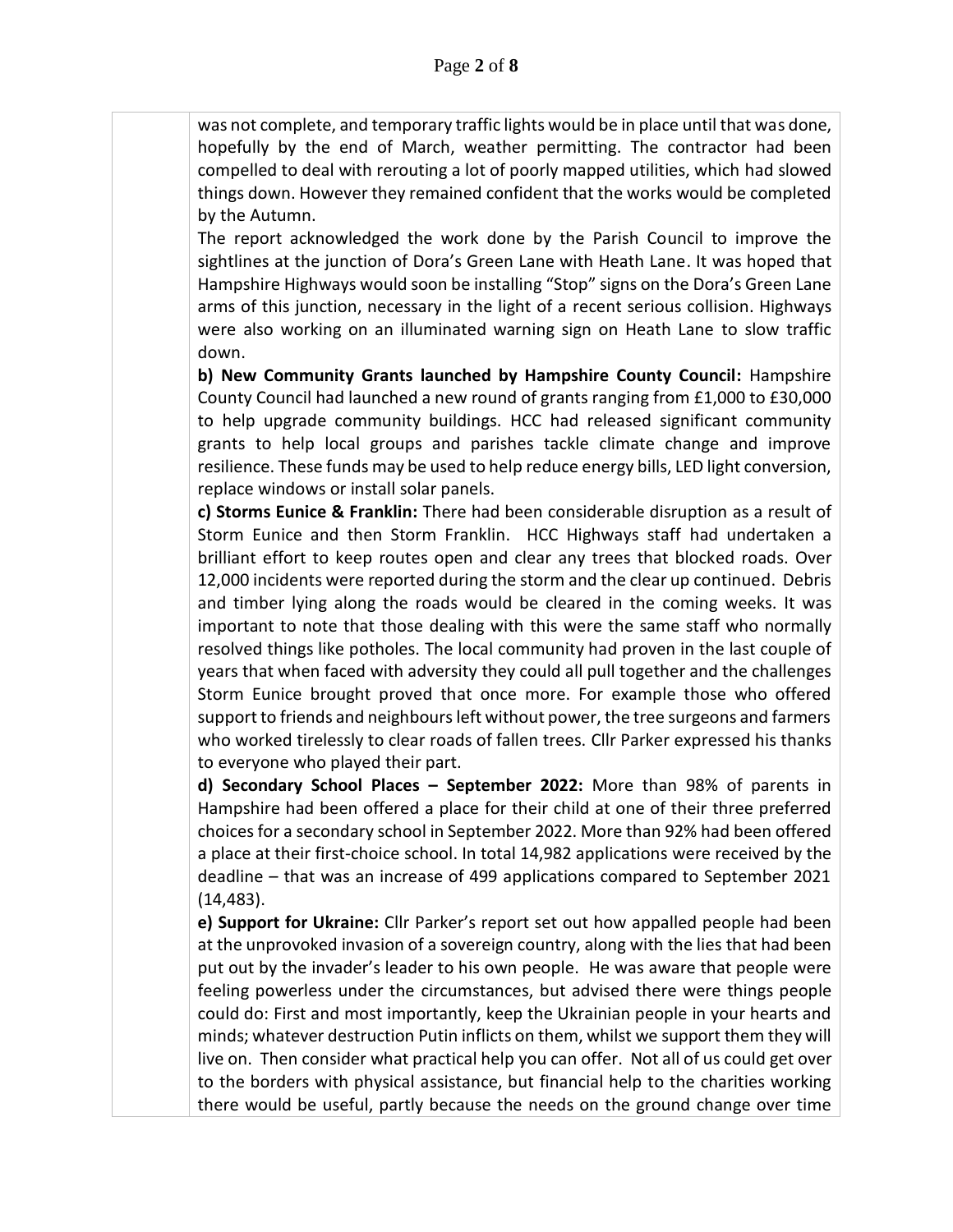and some goods donated in good faith had already been wasted because they were not the priority need and there were not facilities for storage. With funds the charities would be able to source the greatest need at the time.

HCC was working so that once Government determined the detail, refugees would be supported - and this would include working with districts. HCC was also working on collection advice and cyber advice regarding scams; there would always be unscrupulous people prepared to extract money from those who wished to save life. **f) County Councillor Grant Scheme:** Cllr Parker was delighted that the entire amount of his County Councillor grant for 2021/22 had been allocated to local projects. The new scheme normally opens in June each year, and he would be prioritising applications from organisations active in Church Crookham and Ewshot. Full information including eligibility on the HCC website.

| 22/33 | Declaration of Interests and Requests for Dispensations |
|-------|---------------------------------------------------------|
|       |                                                         |
|       | None.                                                   |
|       |                                                         |

| 22/34 | <b>Public Participation</b> |
|-------|-----------------------------|
|       |                             |
|       | None.                       |

| 22/35 | <b>Planning</b>                                                                                                                                                                                                                                                                                                                  |
|-------|----------------------------------------------------------------------------------------------------------------------------------------------------------------------------------------------------------------------------------------------------------------------------------------------------------------------------------|
|       |                                                                                                                                                                                                                                                                                                                                  |
|       | (a) 22/00196/FUL The Windmill Ph, Church Lane Erection of a single storey flat<br>roof side infill extension with parapet wall to North-west elevation, proposed flat<br>roof single storey side extension to South-East elevation, proposed external bar<br>servery to rear garden, proposed overflow car park and access road. |
|       | One member of the public spoke on this item raising concerns with the parking<br>arrangements and the potential for overspill onto the highway. This was already an<br>issue on the roads immediately around the Windmill and the member of the public<br>felt that this was the opportunity to address the problem.             |
|       | There was a discussion amongst members, where it was agreed that they were<br>broadly in support of some development at the Windmill pub but concerns were<br>raised with regard to the specifics of this planning application.                                                                                                  |
|       | <b>RESOLVED:</b> To submit the following response:<br>Whilst the Parish Council fully supports the regeneration of the Windmill Pub we<br>have concerns and therefore wish to object to the current application as set out<br>below:                                                                                             |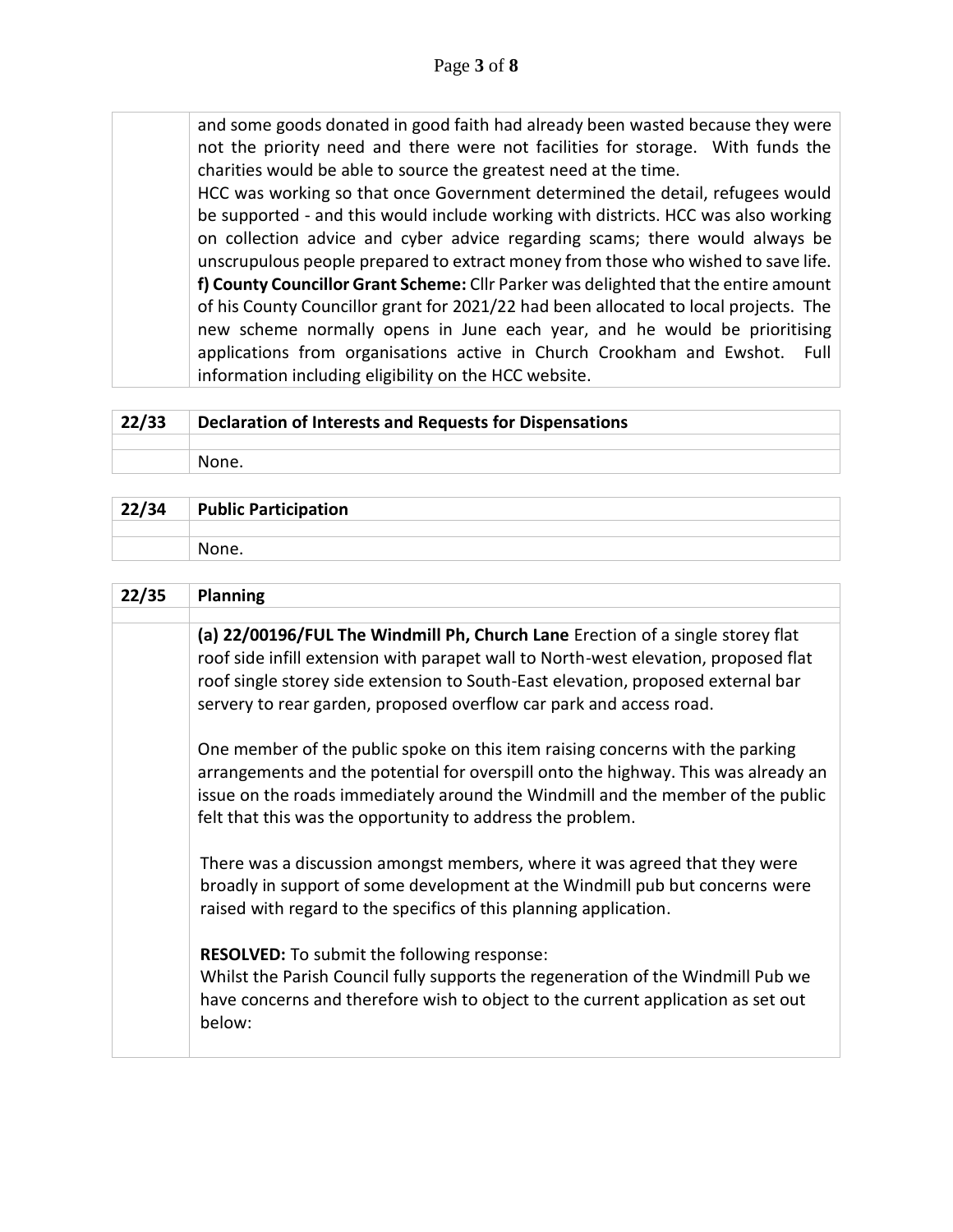| 1) As we believe that the majority of the visitors will travel by car to the premises<br>there is insufficient parking for when the restaurant is running at full capacity and<br>would result in displacement of vehicles onto the highway.                                                               |
|------------------------------------------------------------------------------------------------------------------------------------------------------------------------------------------------------------------------------------------------------------------------------------------------------------|
| 2) The location of the overflow parking will displace garden table covers directly<br>onto the rear boundaries of properties known as Rosemount Cottage and<br>Kimblewick Cottage which may result in noise disturbance to the occupants<br>particularly during the summer months.                         |
| 3) The property known as Gardenia will feel the full impact of the overflow parking<br>and the access driveway leading in and out. This will result in continued noise<br>disturbance to the occupants.                                                                                                    |
| 4) There is a question over whether mature trees will need to be removed as their<br>root zones come into question in order to provide a proper base for the hard<br>standing for the car parking. There has not been an arboricultural survey provided<br>by the applicant to enable a proper assessment. |
| Proposed by Cllr Rook, seconded by Cllr Morgan-Jones and agreed unanimously.                                                                                                                                                                                                                               |
| (b) 22/00407/FUL Silvergate, Redfields Industrial Park Hard and soft landscaping,<br>erection of bike and bin stores, erection of boundary fencing and alterations to car<br>parking.                                                                                                                      |
| RESOLVED: No objection. Proposed by Cllr Rook, seconded by Cllr Morgan-Jones<br>and agreed unanimously.                                                                                                                                                                                                    |
| (NOTE: The second application had not appeared on the agenda but it was agreed<br>to discuss this at the meeting so as not to unnecessarily delay submitting a<br>response.)                                                                                                                               |

| 22/36 | <b>Neighbourhood Development Plan</b>            |
|-------|--------------------------------------------------|
|       |                                                  |
|       | There was nothing to update at the current time. |

## **22/37 Platinum Jubilee**

Cllr Jennings advised that the Village Show Committee had started planning the events for the Jubilee weekend. They had recently met to discuss the arrangements and the current plan was to have the Beacon lighting on Thursday 2 June (this was the only activity not being organised by the Village Show Committee), a lunch for older residents of the village on Friday 3 June, the traditional music and dancing on the recreation ground on Friday evening and a picnic on the recreation ground on Sunday 5 June for everyone. Work was ongoing on the details but it was hoped that across all the events there would be something for everyone.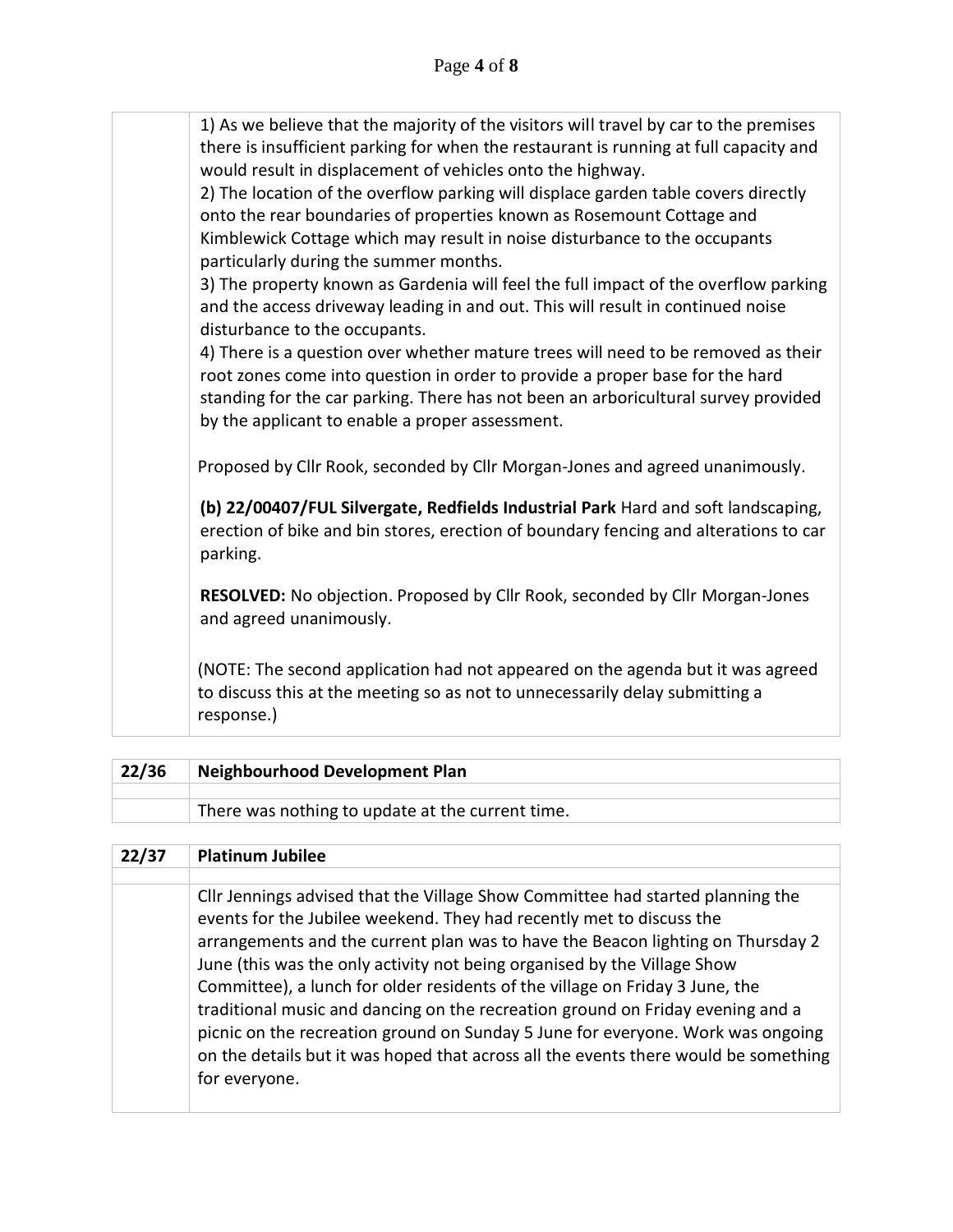| As reported in item 22/32 above a grant application had been submitted to HDC<br>for funding of £1,000 which would be put towards the lunch for older people. The<br>Village Show Committee would also be submitting a grant application to the Parish<br>Council. The music event on Friday evening would be a ticketed event for which<br>there would be a charge. |
|----------------------------------------------------------------------------------------------------------------------------------------------------------------------------------------------------------------------------------------------------------------------------------------------------------------------------------------------------------------------|
| The big lunch on Sunday would be part of the larger event taking place across the<br>country. People would need to bring their own picnic but activities would be<br>organised including a produce tent.                                                                                                                                                             |
| The Village Show Committee had asked whether posters for the all the activities<br>could be placed on the Parish Council website and on the noticeboards and the<br>Clerk confirmed that this could be done.                                                                                                                                                         |
| Cllr Jennings confirmed that the Village Show Committee were giving consideration<br>to a permanent installation to mark the Platinum Jubilee and lots of ideas for this<br>had been brought forward. Once the Committee had agreed what they would like<br>to do this would be presented to the Parish Council for consideration.                                   |
| Cllr Bredin had been working on the arrangements for the Beacon and he would<br>give an update at the next meeting.                                                                                                                                                                                                                                                  |

| 22/38 | <b>Highways Issues at Doras Green</b>                                                                                                                                                                                                                                                                         |
|-------|---------------------------------------------------------------------------------------------------------------------------------------------------------------------------------------------------------------------------------------------------------------------------------------------------------------|
|       |                                                                                                                                                                                                                                                                                                               |
|       | Cllr Turner confirmed that the works to improve the sightlines at the Doras Green<br>Lane/ Heath Lane junction had been completed. Hampshire Highways were due to<br>install the STOP sign imminently and work was ongoing to see if it would be possible<br>to install an electronic vehicle activated sign. |
|       |                                                                                                                                                                                                                                                                                                               |
|       |                                                                                                                                                                                                                                                                                                               |

| 22/39 | Highways Issues as a result of the temporary closure of Redfields Lane           |
|-------|----------------------------------------------------------------------------------|
|       |                                                                                  |
|       | A site visit had been scheduled with Hampshire Highways to look at the problems  |
|       | and damage caused by the closure of Redfields Lane. It was anticipated that this |
|       | would include looking at Dares Lane, Ewshot Lane, Tadpole Lane and Church Lane.  |

| 22/40 | <b>Water Supply on the Recreation Ground</b>                                         |
|-------|--------------------------------------------------------------------------------------|
|       |                                                                                      |
|       | It was noted that there was a water supply on the recreation ground which there      |
|       | had never been any charges for. Recently South East Water had transferred all        |
|       | business customers to Castle Water and in this process the supply on the recreation  |
|       | ground had been identified as an account unpaid. Castle Water had been chasing for   |
|       | approximately £400 for several months and the Clerk had been trying to get them to   |
|       | investigate the position. Castle Water had carried out a site visit which included a |
|       | meter reading and had advised that the Parish Council could apply to have the supply |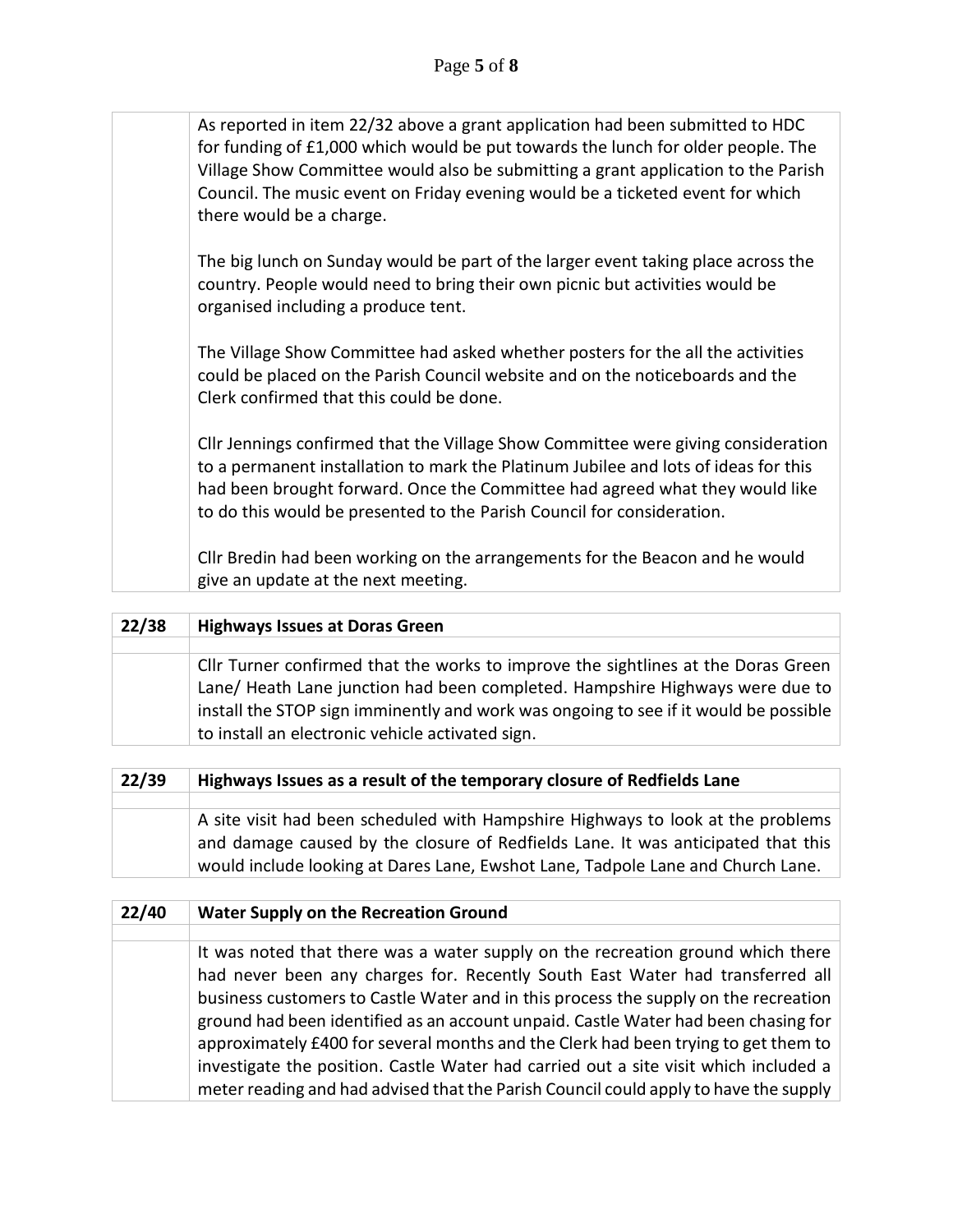permanently disconnected. If the decision was taken not to do this the Parish Council would have to regularly pay the standing charge as well as paying the outstanding arrears. Castle Water had advised that a revised invoice was being prepared to reflect the meter reading but this was yet to be received. It was noted that the bill currently included sewage charges and an application had been made to Thames Water to have this removed.

It was **AGREED** that the water supply on the recreation ground be retained and the outstanding amount be paid once a final bill was received.

| 22/41 | <b>Farnborough Airport</b>                                                                                                                                                                  |
|-------|---------------------------------------------------------------------------------------------------------------------------------------------------------------------------------------------|
|       |                                                                                                                                                                                             |
|       | The Chairman had attended the Farnborough Aerodrome Consultative Committee<br>(FACC) meeting on 24 February and he would report back with any important<br>information at the next meeting. |

| 22/42 | <b>Computer File Storage Solutions</b>                                                                                                       |
|-------|----------------------------------------------------------------------------------------------------------------------------------------------|
|       |                                                                                                                                              |
|       | $\mid$ CIIr Morgan-Jones confirmed that work on this was ongoing and he would report $\mid$<br>back once a suitable solution had been found. |

| 22/43 | <b>Risk Management</b>                                                         |
|-------|--------------------------------------------------------------------------------|
|       |                                                                                |
|       | Cllr Morgan-Jones requested that a separate meeting be set up to discuss this. |

| 22/44 |           | <b>Review of the Parish Council Roles and Responsibilities</b>  |               |                             |
|-------|-----------|-----------------------------------------------------------------|---------------|-----------------------------|
|       |           | <b>RESOLVED:</b> (1) That the following appointments be agreed: |               |                             |
|       |           | <b>Responsibilities</b>                                         |               | Appointment                 |
|       |           | <b>Traffic and Highways</b>                                     |               | Cllr Turner                 |
|       |           | Planning                                                        |               | <b>Cllr Rook</b>            |
|       |           | Estates                                                         |               | Cllr Bredin   Cllr Jennings |
|       |           | Finance                                                         |               | <b>Cllr Turner</b>          |
|       |           | Responsible Finance Officer (RFO)                               |               | Parish Clerk                |
|       |           | <b>HR</b> and Standards                                         |               | Cllr Turner   Cllr Jennings |
|       |           | Fundraising                                                     |               | <b>Cllr Jennings</b>        |
|       |           | Parish Plan/Neighbourhood Plan                                  |               | <b>Cllr Morgan-Jones</b>    |
|       |           | <b>Operational Risk Management</b>                              |               | Cllr Morgan-Jones           |
|       |           | and Contingency Planning                                        |               |                             |
|       |           | <b>Representatives</b>                                          |               |                             |
|       | $\bullet$ | Ewshot Village Hall:                                            | Cllr Jennings |                             |
|       |           | Crookham Alms-houses:                                           | Cllr Bredin   |                             |
|       | $\bullet$ | <b>HDATPC:</b>                                                  |               | Cllr Bredin   Parish Clerk  |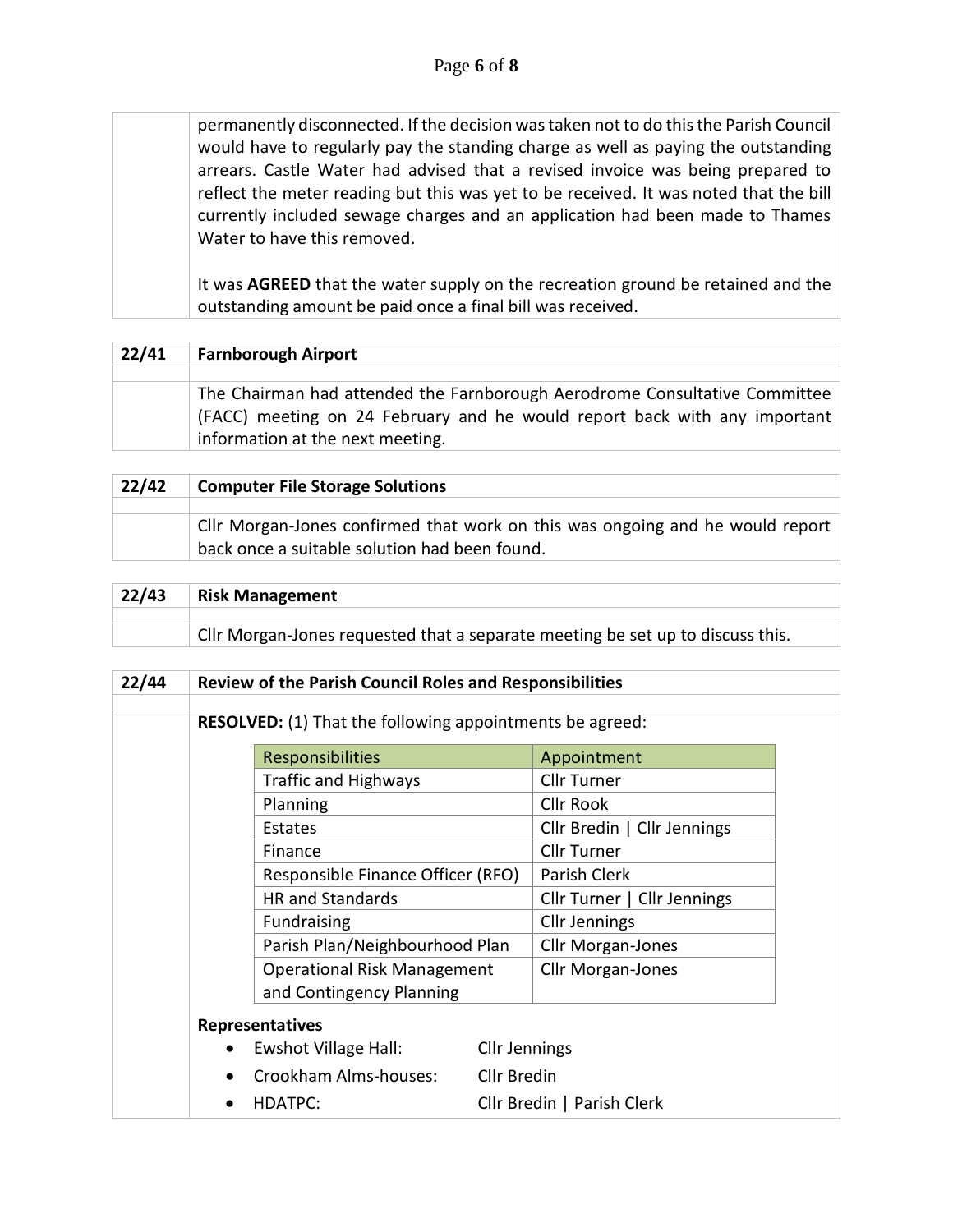| Audit<br>Internal Auditor: Farsight Consulting (Mike Platten)                                  |
|------------------------------------------------------------------------------------------------|
| (2) That the responsibilities be listed under the appropriate councillor on the parish         |
| council website.<br>Proposed by Cllr Jennings, seconded by Cllr Turner and agreed unanimously. |

| 22/45                                 | <b>Payments</b>                                          |           |  |  |  |
|---------------------------------------|----------------------------------------------------------|-----------|--|--|--|
|                                       |                                                          |           |  |  |  |
| The following payments were approved: |                                                          |           |  |  |  |
|                                       | March Payroll (including holiday owed for 2021/2022)     | £762.84   |  |  |  |
|                                       | Larkstel - Bin emptying (March)                          | £129.60   |  |  |  |
|                                       | Nick Robins - work at Doras Green                        | £360.00   |  |  |  |
|                                       | Community Heartbeat Trust - annual subs for defib        | £151.20   |  |  |  |
|                                       | B J Cranstone - work in the play area                    | £8,875.00 |  |  |  |
|                                       | Crookham Electrical Services - final work on electricity | £777.60   |  |  |  |
|                                       | connection on rec                                        |           |  |  |  |

| 22/46 | Correspondence                                                                                                                                                                                          |
|-------|---------------------------------------------------------------------------------------------------------------------------------------------------------------------------------------------------------|
|       |                                                                                                                                                                                                         |
|       | The Clerk advised that there was no correspondence that had been received in<br>addition to that already forwarded on and none that needed addressing that had<br>not appeared elsewhere on the agenda. |

| 22/47 | <b>Date of Next Meeting</b>                                                                             |
|-------|---------------------------------------------------------------------------------------------------------|
|       |                                                                                                         |
|       | It was noted that the next meeting was due to take place on 4 April 2022 at 7pm in<br>the Village Hall. |

| 22/48 | <b>Any Other Business</b>                                                                                                                                                                                                                                                                                                                                                                                                                                                                            |
|-------|------------------------------------------------------------------------------------------------------------------------------------------------------------------------------------------------------------------------------------------------------------------------------------------------------------------------------------------------------------------------------------------------------------------------------------------------------------------------------------------------------|
|       |                                                                                                                                                                                                                                                                                                                                                                                                                                                                                                      |
|       | Bin emptying: the Clerk had been contacted by the contractor who emptied the bins<br>on the recreation ground to say prices would be going up £1 per bin per empty from<br>1 April. Quotes would be sought from other companies to check if this was<br>competitive and these would be presented at the meeting in April but it would be<br>necessary to pay the new prices for the bin emptying in April as not enough notice<br>had been given to put in any alternative arrangements before then. |
|       | Grass cutting: the Clerk had received an email from contractor who had been<br>engaged to cut the grass for three years from 2020 to say he would no longer be able<br>carry this work out. The Clerk had contacted lots of alternative companies and any<br>quotes received would be presented at the April meeting. It would be necessary to<br>get a contractor in place as soon as possible as the cutting usually started in April.                                                             |